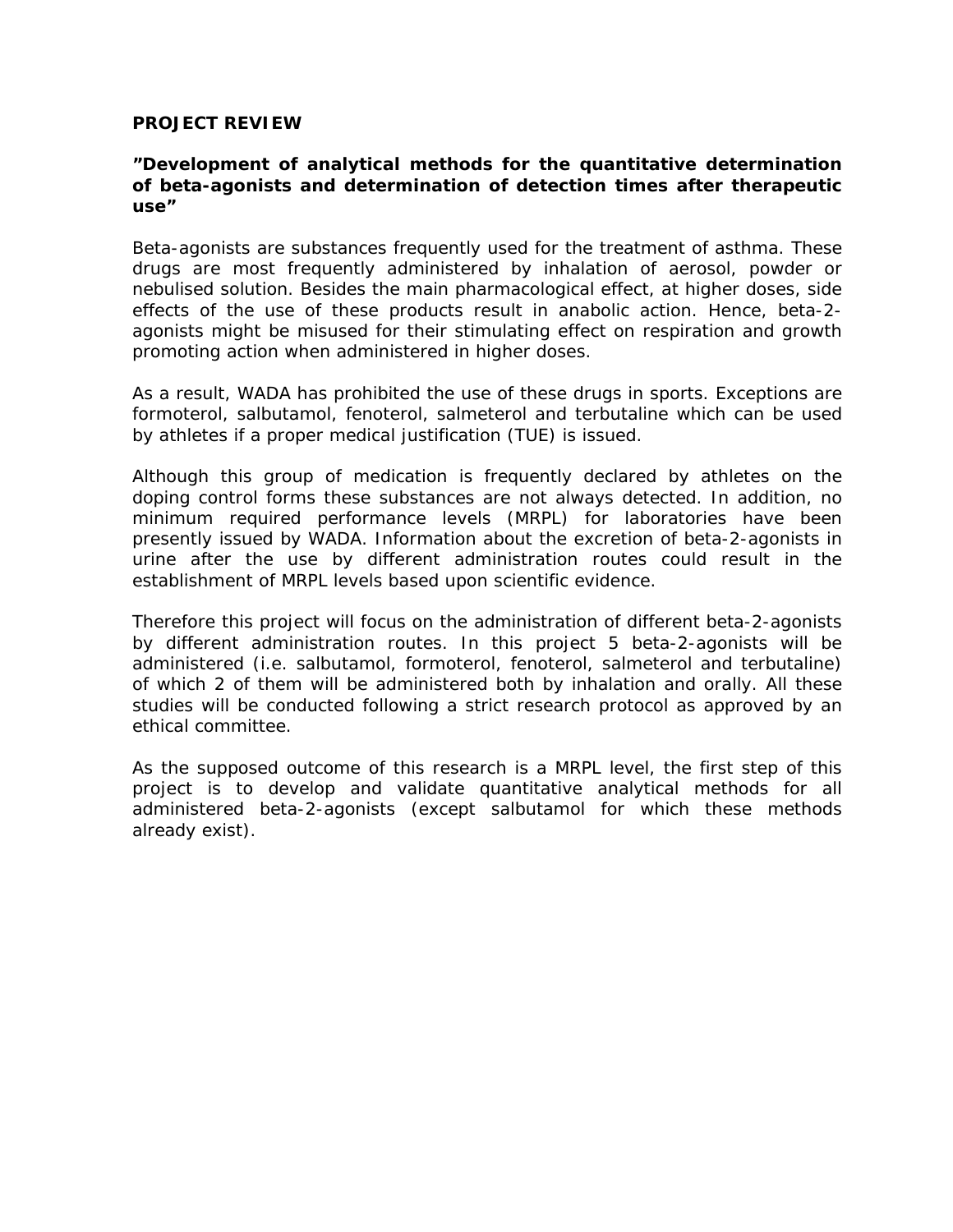# **"Development of analytical methods for the quantitative determination of beta-agonists and determination of detection times after therapeutic use"**

**F. Delbeke, W. Van Thuyne** (Doping Control Laboratory, University of Ghent, Belgium)

## **Results and Conclusion**

The goal of this project was to investigate which concentrations can be detected in urine after therapeutical inhalation of β2-agonists.

For this purpose a quantitative GC-MS method was developed for the detection of salbutamol. For salmeterol, formoterol and terbutaline LC-MS/MS methods were developed and validated. Since no isotopic labeled internal standard was available for fenoterol, only a semi quantitative LC-MS/MS method could be developed.

After the validation, the developed methods were used to investigate the urinary excretion of the β2-agonist after oral administration of 4 mg of salbutamol (Ventolin®) and by inhalation of: Ventolin® (800 μg salbutamol), Serevent® (100 μg salmeterol), Oxis® (18 μg formoterol), Bricanyl® (500 μg terbutaline) and DuoventHFA® (100 μg fenoterol). After oral administration of salbutamol urinary concentrations reached 2626 ng/mL. After inhalation of a high therapeutic dose of salbutamol, the threshold of 1000 ng/mL was almost exceeded for one volunteer (994 ng/mL).

The results show that the concentration of salmeterol and formoterol reach a maximum after 1 and 3 hours after ingestion. The highest salmeterol concentration detected was 1.27 ng/mL. For formoterol highest concentration was 11.4 ng/mL. After inhalation of terbutaline and fenoterol highest concentration detected were 197 ng/mL and 58.3 ng/mL, respectively.

These concentrations were then compared with routine samples in which an above mentioned β2-agonist was found. In this way samples containing salmeterol (n=45). Formoterol (n=82), terbutaline (n=8) and fenoterol (n=3) were collected and quantified using the developed methods. Concentrations in these samples could not be related to the use of abnormal high doses of β2-agonists.

#### **Publications/Presentations**

Presentations:

- Presenting "Excretion Studies with β2-Agonists" at the VI Latin American Workshop in Doping Analysis, November 8 to 11, Asunción- Paraguay, 2009.
- Presenting "Excretion Studies with β2-Agonists" at the 28th Workshop on dope analysis, 2010, Cologne, Germany.

Publications:

- Excretion Studies with β2-Agonists, K. Deventer, W. Van Thuyne, O.J. Pozo, P. Van Eenoo, F.T. Delbeke, Proceedings of the 28th Workshop on dope analysis, 2011, Cologne, Germany.
- Quantitative detection of inhaled salmeterol in human urine and relevance to doping control analysis, Submitted to Drug Testing and Analysis.